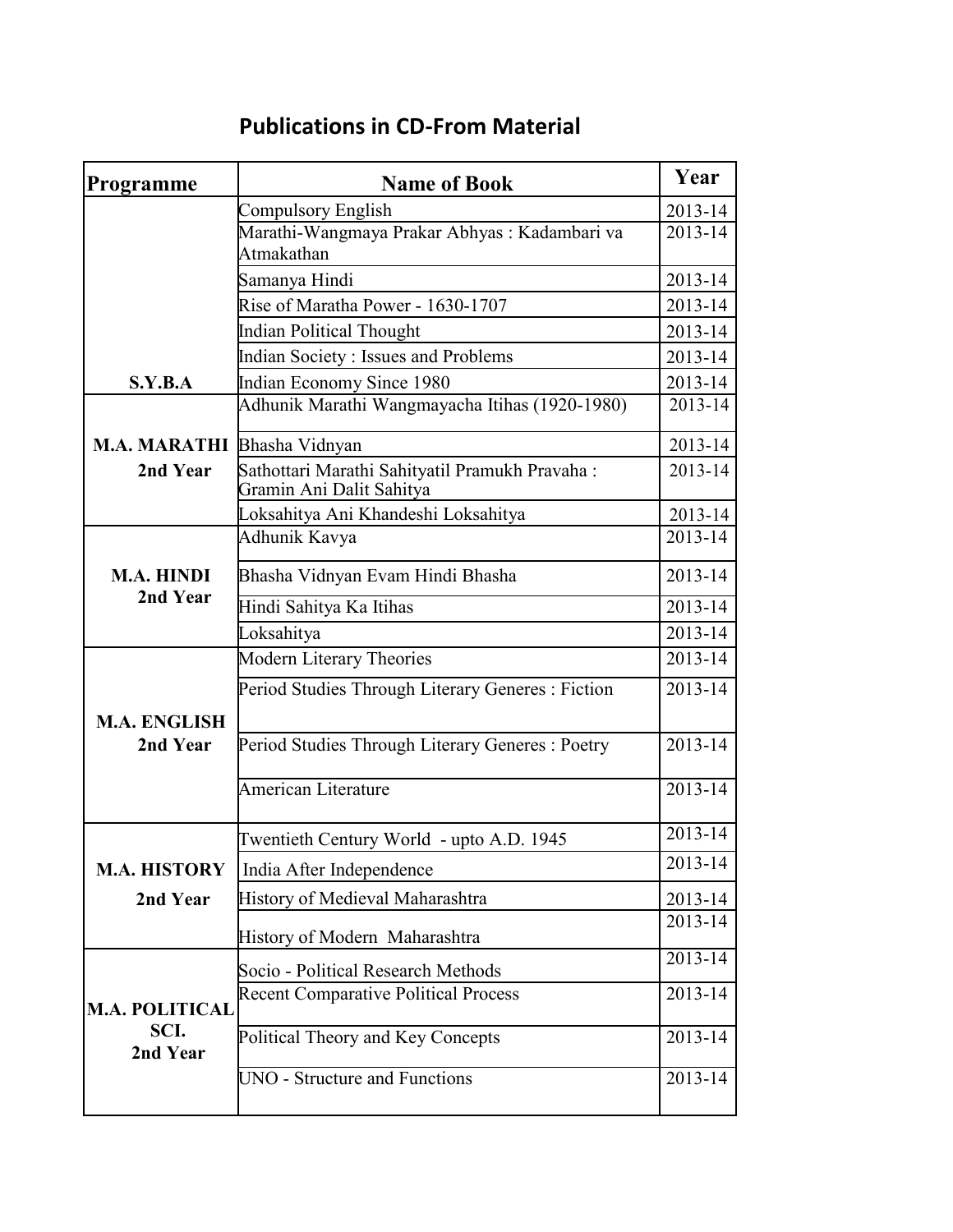|                                             | Sociology of Development                        | 2013-14     |
|---------------------------------------------|-------------------------------------------------|-------------|
| M.A.<br><b>SOCIOLOGY</b>                    | Indian Sociology and Social Thinkers            | 2013-14     |
|                                             | Gender and Society                              | 2013-14     |
| 2ndYear                                     | <b>Education and Society</b>                    | 2013-14     |
| <b>M.A.</b><br><b>EDUCATION</b><br>2ndYear  | <b>Teacher Education</b>                        | $2013 - 14$ |
|                                             | <b>Educational Technology</b>                   | $2013 - 14$ |
|                                             | Educational Guidance & Counseling               | 2013-14     |
|                                             | <b>Special Education</b>                        | 2013-14     |
| M.A.<br><b>ECONOMICS</b><br>1st Year        | Advance Microeconomic Theory                    | $2013 - 14$ |
|                                             | <b>Modern Public Finance</b>                    | 2013-14     |
|                                             | Research Methodology & Statistics For Economics | 2013-14     |
|                                             | <b>Agricultural Economics</b>                   | 2013-14     |
|                                             | <b>Modern Monetary Economics</b>                | 2013-14     |
| <b>M.A.</b><br><b>ECONOMICS</b><br>2nd Year | Theory of Economics Growth and Development      | $2013 - 14$ |
|                                             | <b>International Economics</b>                  | 2013-14     |
|                                             | Modern Banking and Financial Markets in India   | 2013-14     |
| $M.Sc. -$<br>Mathematics<br>1st Year        | Analysis                                        | 2013-14     |
|                                             | Algebra & Number Theory                         | 2013-14     |
|                                             | Topology                                        | 2013-14     |
|                                             | Differential Equations                          | 2013-14     |
|                                             | Numerical Analysis & Operations Research        | 2013-14     |
| F.Y.B.COM                                   | Wangmayin Va Upyojit Marathi                    | 2013-14     |
|                                             | <b>English For Business</b>                     | 2013-14     |
|                                             | <b>Micro Economic Analysis</b>                  | 2013-14     |
|                                             | <b>Financial &amp; Cost Accounting</b>          | $2013 - 14$ |
|                                             | <b>Computing Skills</b>                         | $2013 - 14$ |
|                                             | <b>Modern Office Management</b>                 | $2013 - 14$ |
|                                             | <b>Principles &amp; Practices of Banking</b>    | 2013-14     |